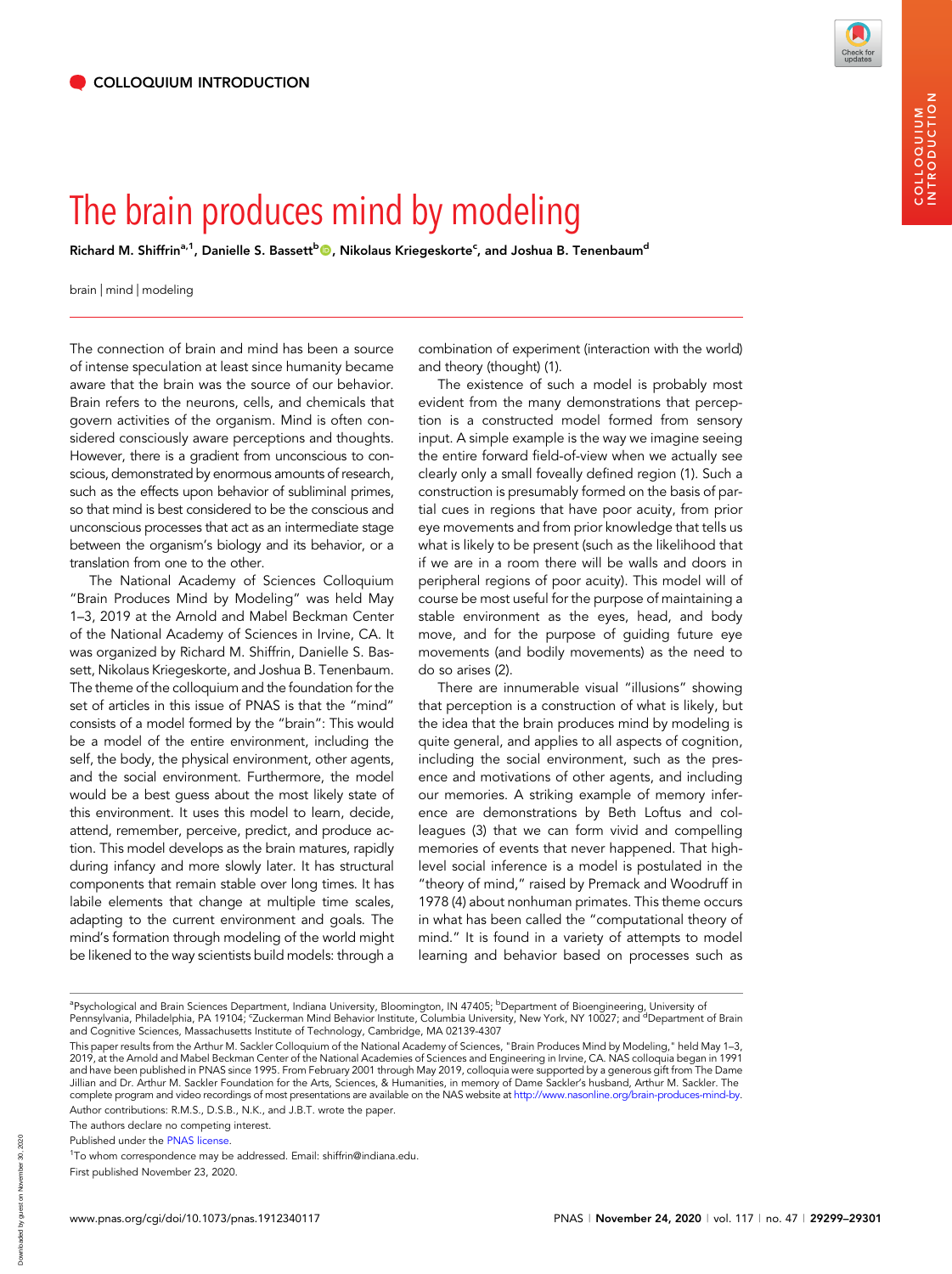prediction error and surprise (5–7), represented in neural net modeling in cognitive science (6, 7), and in artificial intelligence (AI) and machine learning, as represented by error-driven learning and reinforcement learning (7) and implemented by inference algorithms using Markov chain Monte Carlo and belief propagation (8). Thus, a number of efforts have tried to bridge the gap from brain to mind by building models capable of feats of cognition whose component computations might plausibly be implemented in neural circuitry. The theme of brain as model builder is also central to the Bayesian approach in cognitive science, where judgments and decisions are explained by probabilistic inference, combining prior knowledge and current evidence (9). It is worth noting that the theme of "brain as scientist" could be extended to "mind as scientist," surely true to the extent that brain produces mind. Although a long history of research demonstrates the occasional irrationality of human decision making (10), the colloquium and the articles in this issue aim to present a coherent view of the brain as a model builder, the model being used to maximize survival and utility in a complex world.

The 13 articles in this special issue of PNAS that resulted from the Colloquium are next briefly described. Although these articles were inspired by the conference theme, most represent current state-of-the-art research by the authors, so although there is a connection to the theme, that connection may not always be immediately obvious.

Kelsey R. Allen, Kevin A. Smith, and Joshua B. Tenenbaum have contributed an article titled "Rapid trial-and-error learning with simulation supports flexible tool use and physical reasoning" (11). The brain's model of the environment includes a model of physical dynamics and supports creative physical reasoning, a quintessentially human ability. The authors introduce a novel task to study this reasoning in both humans and machines. They provide a computational model that uses structured priors and physical simulation to perform in a human-like way.

Zhengwei Wu, Minhae Kwon, Saurabh Daptardar, Paul Schrater, and Xaq Pitkow contribute an article titled "Rational thoughts in neural codes" (12). They offer a way to explain an animal's behavior as rational—optimal for a mistaken model of the world—and show how to interpret brain activity as encoding and transforming its rational thoughts.

Douglas A. Ruff, Cheng Xue, Lily E. Kramer, Faisal Baqai, and Marlene R. Cohen contribute an article titled "Low rank mechanisms underlying flexible visual representations" (13). The authors study how the brain models, represents, and interprets a wide range of sensory and cognitive processes, and how that model incorporates neural variability. They find that several sensory and cognitive processes have similarly low-dimensional effects on the variability of populations of visual neurons.

Tal Golan, Prashant C. Raju, and Nikolaus Kriegeskorte contribute an article titled "Controversial stimuli: Pitting neural networks against each other as models of human cognition" (14). They introduce controversial stimuli, a method to generate visual images about which neural network models disagree, thereby revealing their distinct inductive biases. They show that models employing generative inference perform better than purely discriminative models at predicting the categories of objects humans recognize in controversial stimuli. This is consistent with the idea that human recognition is an inference process that recovers the things in the world as they would have to be to explain our sensations, echoing observations by Helmholtz in 1867 in his "Treatise on physiological optics: Concerning the perceptions in general" (15).

Neal W. Morton, Margaret L. Schlichting, and Alison R. Preston contribute an article titled: "Representations of common event structure in medial temporal lobe and frontoparietal cortex support efficient inference" (16). Events often share abstract structure; for example, restaurant visits involve ordering, eating, and paying the bill. They argue that representational geometry in the medial temporal lobe and parietal cortex reflects abstract structure and supports reasoning about events. The authors propose that abstract representations act as a model to guide retrieval of specific events from a cognitive map.

David Stawarczyk, Christopher N. Wahlheim, Joset A. Etzel, Abraham Z. Snyder, and Jeffrey M. Zacks contribute an article titled "Aging and the encoding of changes in events: The role of neural activity pattern reinstatement" (17). Using pattern-based fMRI, the authors investigated how memory representations act as a model to guide expectations about upcoming events in young and older adults. The authors found that memory representation reinstatement affected new encoding in both groups, and that reinstatement was associated with better memory updating when events changed.

Emelie L. Josephs and Talia Konkle contribute an article titled "Large-scale dissociations between views of objects, scenes, and reachable-scale environments in visual cortex" (18). The human brain must accurately represent and model views of the reachable world. The authors identify a distinct topography of visual responses to reachable views compared to scene and object views, including the existence of three novel brain regions with preference for reachable views over both scenes and objects. This suggests that the brain's modeling of rich near-scale views is computationally dissociable from that of navigable-scale scenes and singleton objects.

Stephen Sebastian, Eric S. Seemiller, and Wilson S. Geisler have contributed an article titled "Local reliability weighting explains identification of partially masked objects in natural images" (19). Our brains have learned, through evolution and experience, the statistical properties of our natural environments and exploit this knowledge when performing perceptual tasks. The authors identify a new statistical property of natural images, the "partialmasking factor," that is crucial for object identification. They show it is exploited by the human visual system in a near-optimal way, consistent with Bayesian inference.

Chaitanya K. Ryali, Stanny Goffin, Piotr Winkielman, and Angela J. Yu contribute an article titled "From likely to likable: The role of statistical typicality in human social assessment of faces" (20). The paper provides a novel theoretical argument and experimental evidence for how the human brain represents statistical typicality of a face, the way that typicality contributes to positive social impressions from faces, such as attractiveness and trustworthiness, and how informational needs and attentional prioritization modulate internal statistical representation, and consequently, key social impressions.

Maria K. Eckstein and Anne G. E. Collins contribute the article: "Computational evidence for hierarchically structured reinforcement learning in humans" (21). The authors present the case for one of the most firmly held beliefs in cognitive science, that the model of mind the brain forms is hierarchically structured. The authors provide computational evidence for this claim, showing that hierarchical reinforcement learning provides a biologically realistic and computationally simple account of human learning and generalization.

Mathilee Kunda contributes an article titled "AI, visual imagery, and a case study on the challenges posed by human intelligence